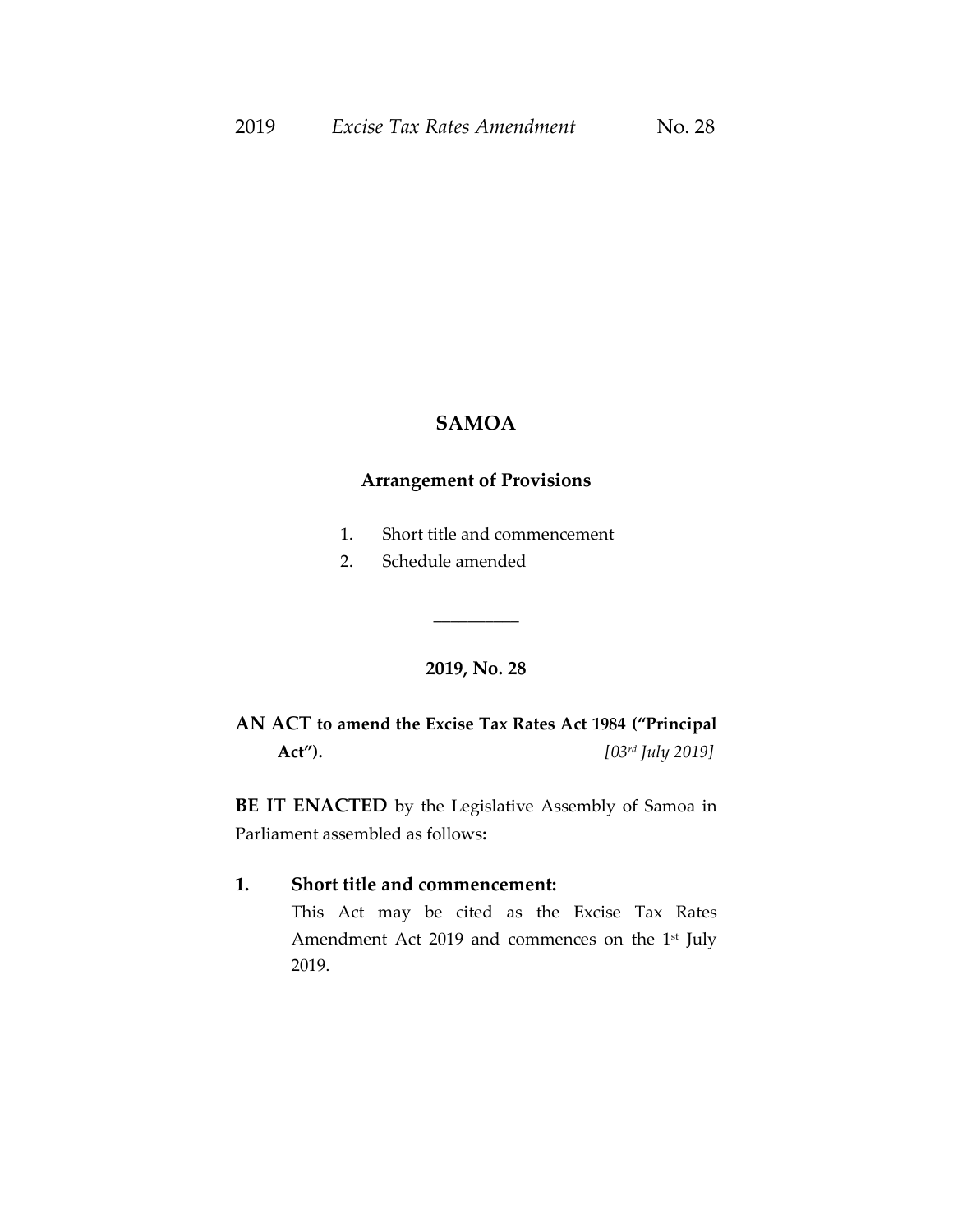# **2. Schedule amended:**

The Schedule of the principal Act is amended in the Schedule of this Act by:

(a) inserting the following tariff items into the Schedule:

### **SCHEDULE**

(Section 2)

| Tariff    | Description               | <b>Rate of</b> |
|-----------|---------------------------|----------------|
| Item      |                           | <b>Excise</b>  |
| 2208.3020 | of an alcohol strength by | \$38.60        |
|           | volume of 40% or higher   | per litre      |
|           | but not exceeding 57.12%  |                |
| 2208.3090 | of an alcohol strength by | \$38.60        |
|           | volume of 57.12% or       | per litre      |
|           | higher                    |                |
| 2208.4020 | of an alcohol strength by | \$38.60        |
|           | volume of 40% or higher   | per litre      |
|           | but not exceeding 57.12%  |                |
| 2208.4090 | of an alcohol strength by | \$38.60        |
|           | volume of 57.12% or       | per litre      |
|           | higher                    |                |
| 2208.5020 | of an alcohol strength by | \$38.60        |
|           | volume of 40% or higher   | per litre      |
|           | but not exceeding 57.12%  |                |
| 2208.5090 | of an alcohol strength by | \$38.60        |
|           | volume of 57.12% or       | per litre      |
|           | higher                    |                |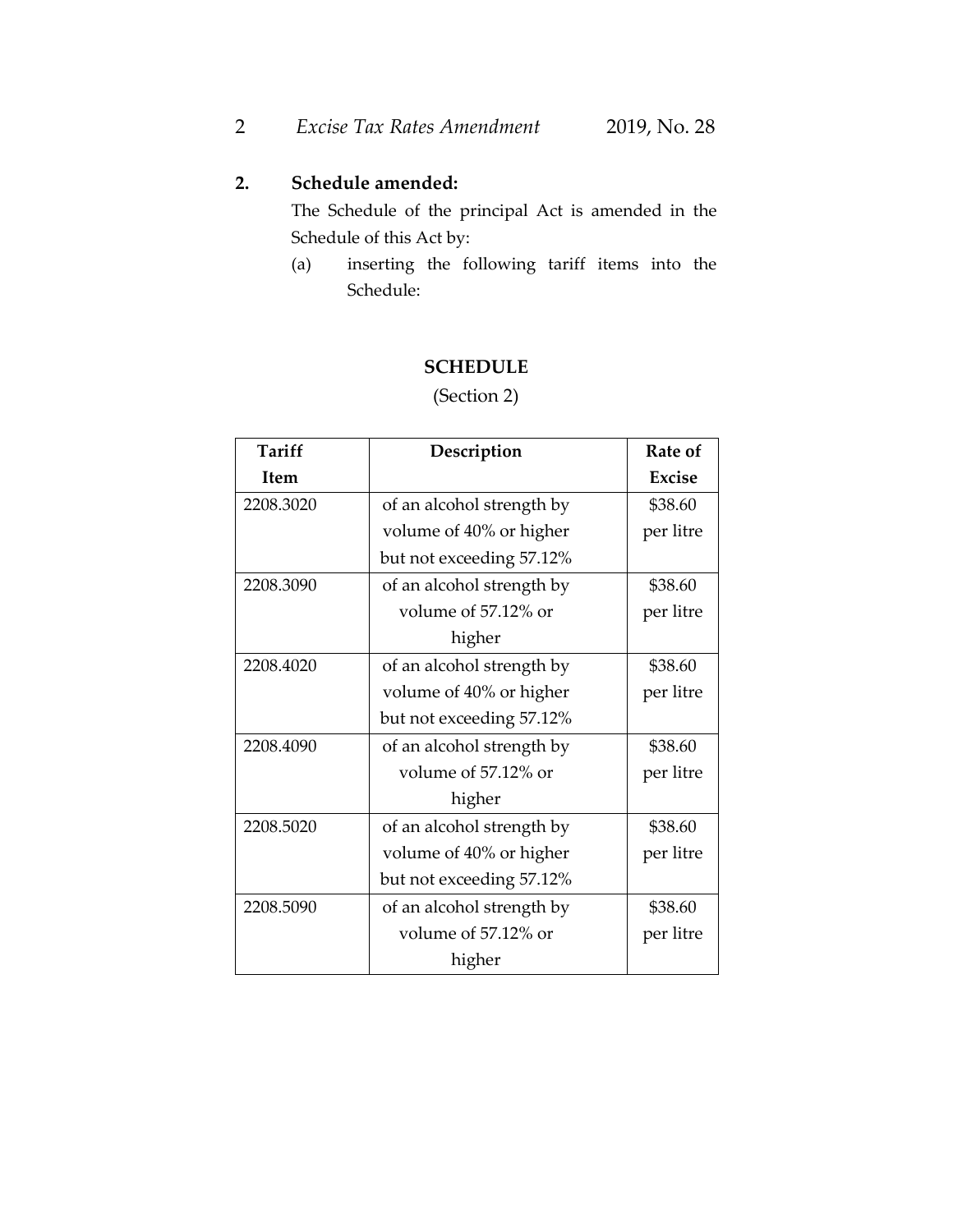| 2208.6020 | of an alcohol strength by | \$38.60   |
|-----------|---------------------------|-----------|
|           | volume of 40% or higher   | per litre |
|           | but not exceeding 57.12%  |           |
| 2208.6090 | of an alcohol strength by | \$38.60   |
|           | volume of 57.12% or       | per litre |
|           | higher                    |           |
| 2208.7012 | of an alcohol strength by | \$38.60   |
|           | volume of 40% or higher   | per litre |
|           | but not exceeding 57.12%  |           |
| 2208.7019 | of an alcohol strength by | \$38.60   |
|           | volume of 57.12% or       | per litre |
|           | higher                    |           |

- (b) repealing the rate of excise under column 4 for the same tariff items in column 1, and inserting the amended rate of excise under column 5; and
- (c) substituting the excise rates under column 5 periodically by the excise rates as follows -
	- (i) in Column 6, commences on 1 July 2019;
	- (ii) in Column 7, commences on 1 July 2020;
	- (iii) in Column 8, commences on 1 July 2021.

| Tariff       | Repealed |          | Amend-Current | Sub-     |                   | Amend-l Amend-                 | Amend-  |
|--------------|----------|----------|---------------|----------|-------------------|--------------------------------|---------|
| <b>Items</b> | Descrip- | ment to  | Rate of       | stituted | ments             | ments on ments on              |         |
| (Column      | tion     | Descrip- | Excise        |          | Rate of on 1 July | 1 July                         | 1 July  |
| 1)           | (Column  | tion     | (Column       | Excise   | 2019              | 2020                           | 2021    |
|              | 2)       | (Column) | 4)            |          |                   | (Column Column (Column (Column |         |
|              |          | 3)       |               | 5)       | 6)                | 7)                             | 8)      |
|              |          |          | Whiskies      |          |                   |                                |         |
| 2208.30      | Of an    | Of an    | \$38.60       | \$13.20  | \$13.20           | \$14.52                        | \$15.97 |
| 10           | alcohol  | alcohol  | per           | per      | per               | per                            | per     |
|              | Strength | strength | litre         | litre    | litre             | litre                          | litre   |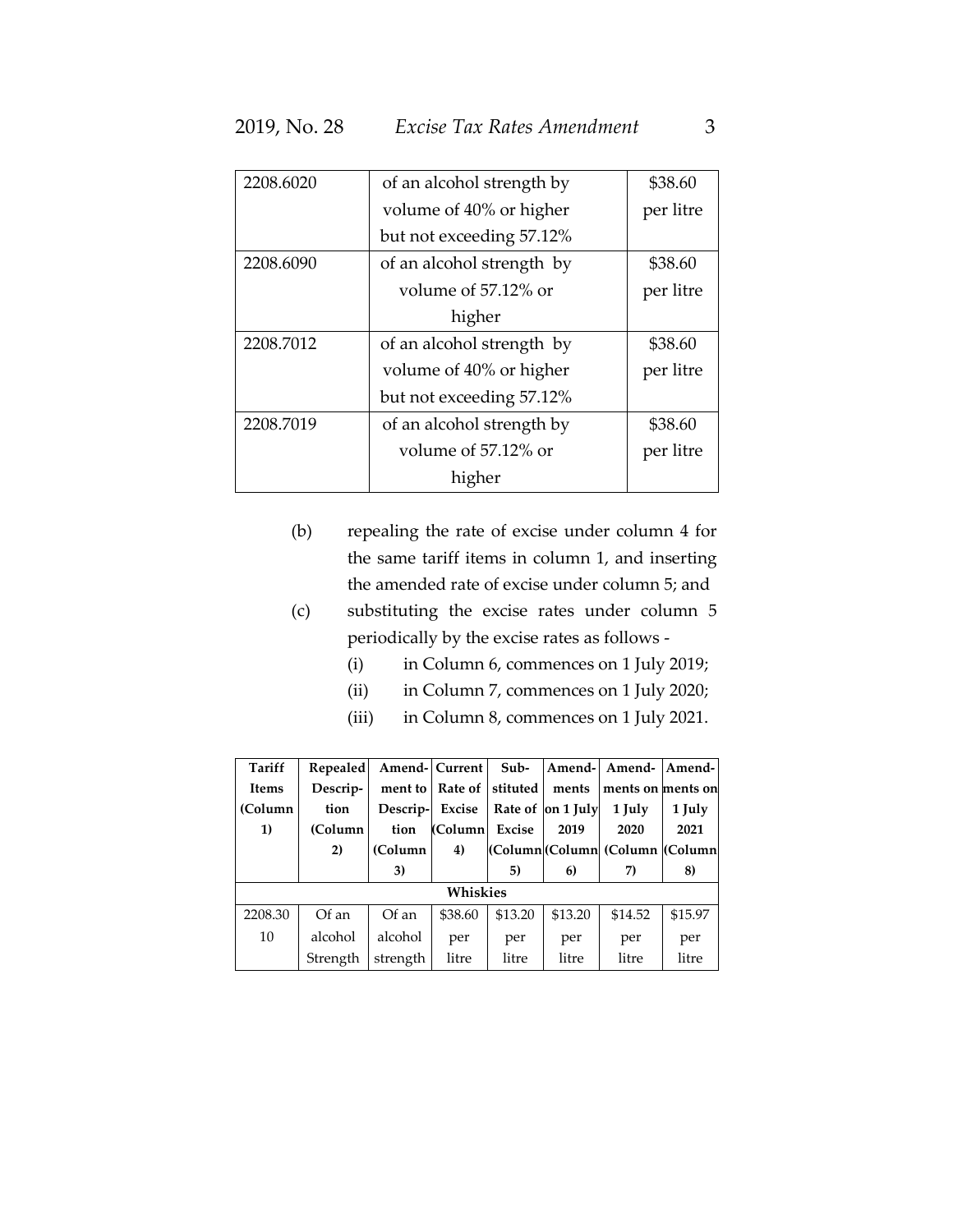# 4 *Excise Tax Rates Amendment* 2019, No. 28

|         | by       | by       |               |         |         |         |         |
|---------|----------|----------|---------------|---------|---------|---------|---------|
|         | volume   | volume   |               |         |         |         |         |
|         | of 40%   | of 25%   |               |         |         |         |         |
|         | or less  | or less  |               |         |         |         |         |
| 2208.30 | of an    | Of an    | \$38.60       | \$21.23 | \$21.23 | \$23.35 | \$25.68 |
| 20      | alcohol  | alcohol  | per           | per     | per     | per     | per     |
|         | strength | Strength | litre         | litre   | litre   | litre   | litre   |
|         | by       | by       |               |         |         |         |         |
|         | volume   | volume   |               |         |         |         |         |
|         | of 40%   | exceed-  |               |         |         |         |         |
|         | or       | ing 25%  |               |         |         |         |         |
|         | higher   | to 40%   |               |         |         |         |         |
|         | but not  |          |               |         |         |         |         |
|         | exceed-  |          |               |         |         |         |         |
|         | ing      |          |               |         |         |         |         |
|         | 57.12%   |          |               |         |         |         |         |
| 2208.30 | Of an    | Of an    | \$38.60       | \$35.00 | \$35.00 | \$35.00 | \$35.00 |
| 90      | alcohol  | alcohol  | per           | per     | per     | per     | per     |
|         | Strength | Strength | litre         | litre   | litre   | litre   | litre   |
|         | by       | by       |               |         |         |         |         |
|         | volume   | volume   |               |         |         |         |         |
|         | of       | exceed-  |               |         |         |         |         |
|         | 57.12%   | ing 40%  |               |         |         |         |         |
|         | or       |          |               |         |         |         |         |
|         | higher   |          |               |         |         |         |         |
|         |          |          | Rum and Tafia |         |         |         |         |
| 2208.40 | Of an    | Of an    | \$38.60       | \$13.20 | \$13.20 | \$14.52 | \$15.97 |
| 10      | alcohol  | alcohol  | per           | per     | per     | per     | per     |
|         | Strength | strength | litre         | litre   | litre   | litre   | litre   |
|         | by       | by       |               |         |         |         |         |
|         | volume   | volume   |               |         |         |         |         |
|         | of 40%   | of 25%   |               |         |         |         |         |
|         | or less  | or less  |               |         |         |         |         |
| 2208.40 | of an    | Of an    | \$38.60       | \$21.23 | \$21.23 | \$23.35 | \$25.68 |
| 20      | alcohol  | alcohol  | per           | per     | per     | per     | per     |
|         | strength | Strength | litre         | litre   | litre   | litre   | litre   |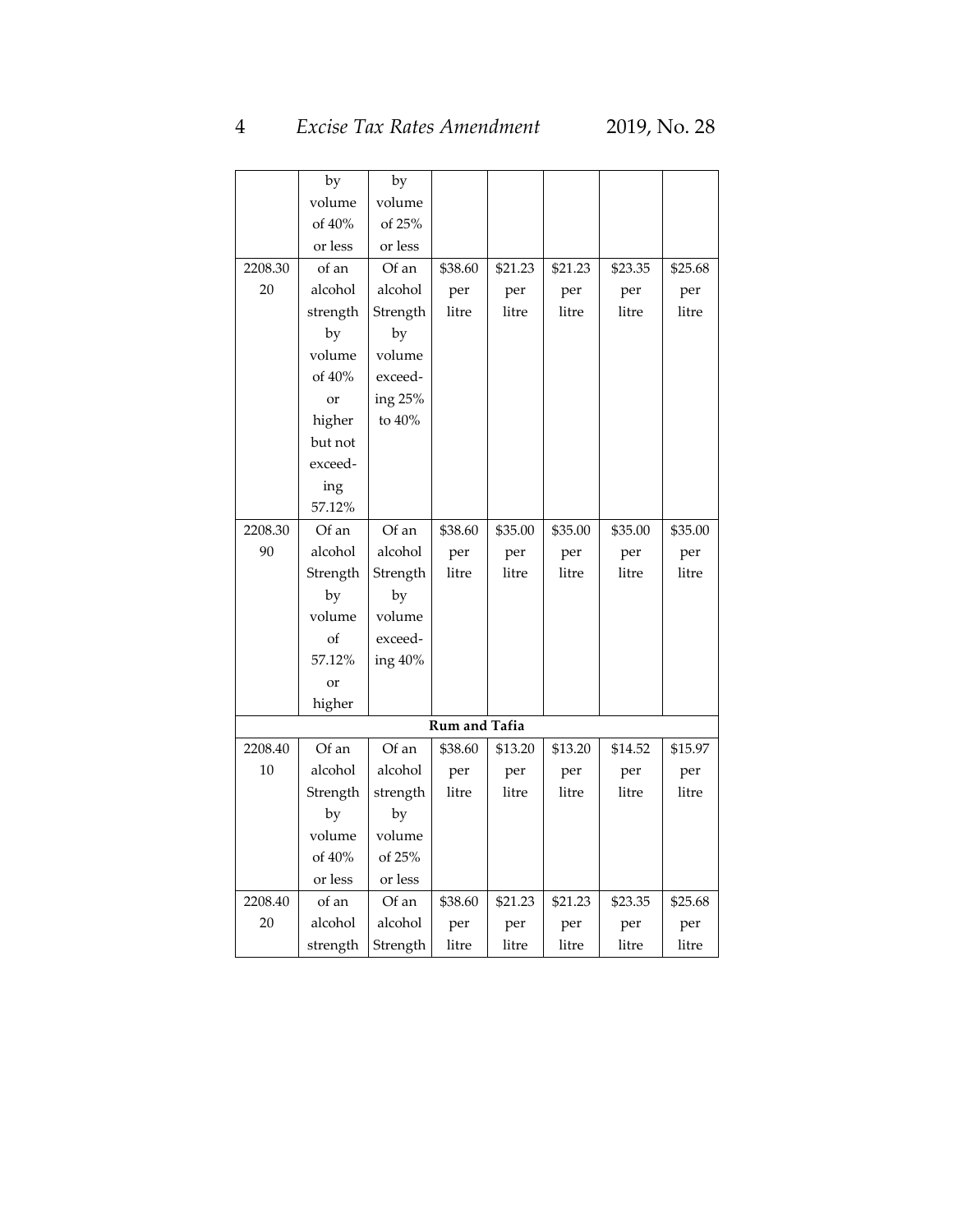|         | by        | by        |                       |         |         |         |         |
|---------|-----------|-----------|-----------------------|---------|---------|---------|---------|
|         | volume    | volume    |                       |         |         |         |         |
|         | of 40%    | exceed-   |                       |         |         |         |         |
|         | or        | ing 25%   |                       |         |         |         |         |
|         | higher    | to $40\%$ |                       |         |         |         |         |
|         | but not   |           |                       |         |         |         |         |
|         | exceed-   |           |                       |         |         |         |         |
|         | ing       |           |                       |         |         |         |         |
|         | 57.12%    |           |                       |         |         |         |         |
| 2208.40 | Of an     | Of an     | \$38.60               | \$35.00 | \$35.00 | \$35.00 | \$35.00 |
| 90      | alcohol   | alcohol   | per                   | per     | per     | per     | per     |
|         | Strength  | Strength  | litre                 | litre   | litre   | litre   | litre   |
|         | by        | by        |                       |         |         |         |         |
|         | volume    | volume    |                       |         |         |         |         |
|         | of        | exceed-   |                       |         |         |         |         |
|         | 57.12%    | ing 40%   |                       |         |         |         |         |
|         | or        |           |                       |         |         |         |         |
|         | higher    |           |                       |         |         |         |         |
|         |           |           | <b>Gin and Geneva</b> |         |         |         |         |
| 2208.50 | Of an     | Of an     | \$38.60               | \$13.20 | \$13.20 | \$14.52 | \$15.97 |
| 10      | alcohol   | alcohol   | per                   | per     | per     | per     | per     |
|         | Strength  | strength  | litre                 | litre   | litre   | litre   | litre   |
|         | by        | by        |                       |         |         |         |         |
|         | volume    | volume    |                       |         |         |         |         |
|         | of 40%    | of 25%    |                       |         |         |         |         |
|         | or less   | or less   |                       |         |         |         |         |
| 2208.50 | of an     | Of an     | \$38.60               | \$21.23 | \$21.23 | \$23.35 | \$25.68 |
| 20      | alcohol   | alcohol   | per                   | per     | per     | per     | per     |
|         | strength  | Strength  | litre                 | litre   | litre   | litre   | litre   |
|         | by        | by        |                       |         |         |         |         |
|         | volume    | volume    |                       |         |         |         |         |
|         | of $40\%$ | exceed-   |                       |         |         |         |         |
|         | <b>or</b> | ing 25%   |                       |         |         |         |         |
|         | higher    | to 40%    |                       |         |         |         |         |
|         | but not   |           |                       |         |         |         |         |
|         | exceed-   |           |                       |         |         |         |         |
|         | ing       |           |                       |         |         |         |         |
|         | 57.12%    |           |                       |         |         |         |         |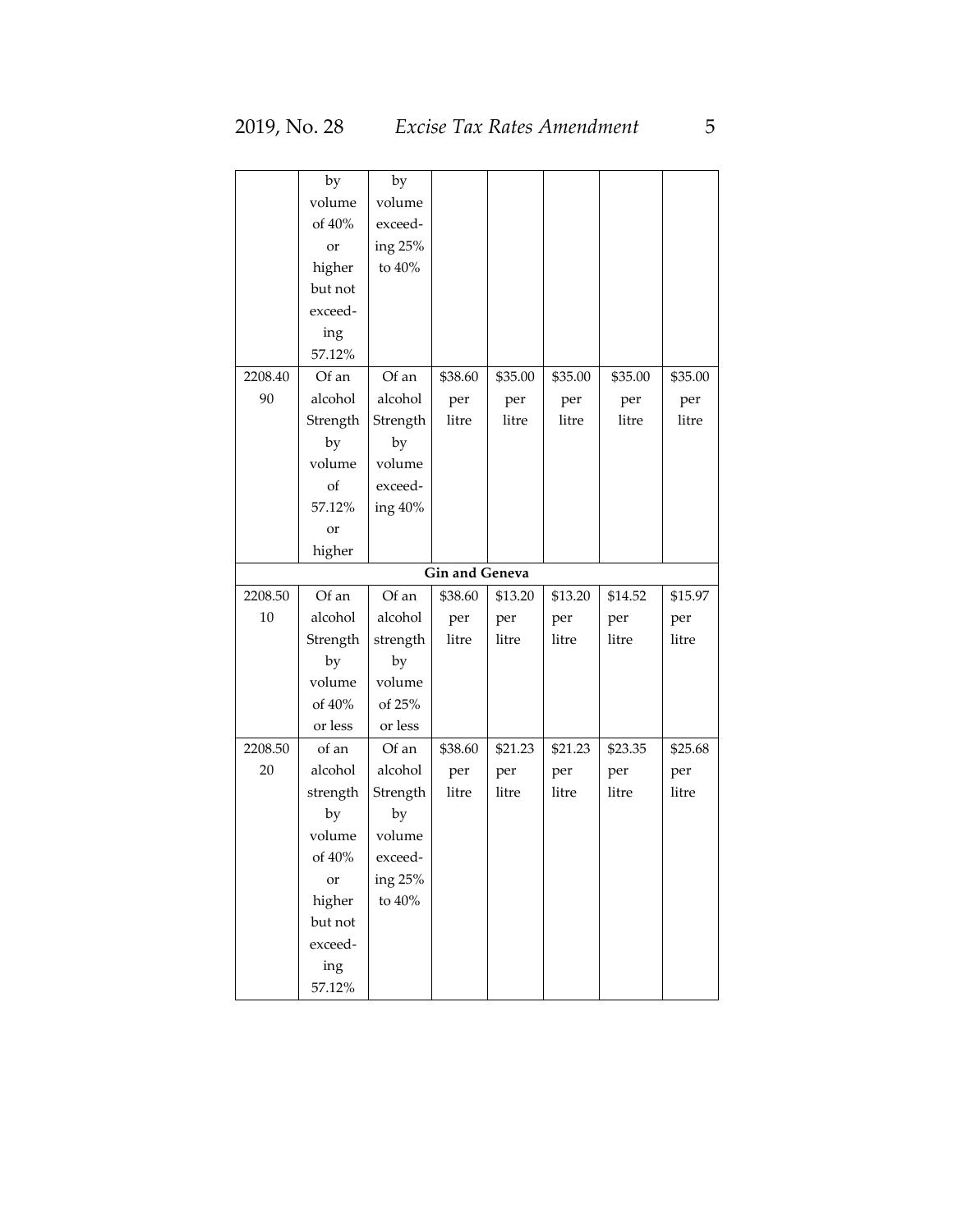# 6 *Excise Tax Rates Amendment* 2019, No. 28

| 2208.50 | Of an         | Of an    | \$38.60 | \$35.00 | \$35.00 | \$35.00 | \$35.00 |
|---------|---------------|----------|---------|---------|---------|---------|---------|
| 90      | alcohol       | alcohol  | per     | per     | per     | per     | per     |
|         | Strength      | Strength | litre   | litre   | litre   | litre   | litre   |
|         | by            | by       |         |         |         |         |         |
|         | volume        | volume   |         |         |         |         |         |
|         | of            | exceed-  |         |         |         |         |         |
|         | 57.12%        | ing 40%  |         |         |         |         |         |
|         | or            |          |         |         |         |         |         |
|         | higher        |          |         |         |         |         |         |
|         |               |          | Vodka   |         |         |         |         |
| 2208.60 | Of an         | Of an    | \$38.60 | \$13.20 | \$13.20 | \$14.52 | \$15.97 |
| 10      | alcohol       | alcohol  | per     | per     | per     | per     | per     |
|         | Strength      | strength | litre   | litre   | litre   | litre   | litre   |
|         | by            | by       |         |         |         |         |         |
|         | volume        | volume   |         |         |         |         |         |
|         | of 40%        | of 25%   |         |         |         |         |         |
|         | or less       | or less  |         |         |         |         |         |
| 2208.60 | of an         | Of an    | \$38.60 | \$21.23 | \$21.23 | \$23.35 | \$25.68 |
| 20      | alcohol       | alcohol  | per     | per     | per     | per     | per     |
|         | strength      | Strength | litre   | litre   | litre   | litre   | litre   |
|         | by            | by       |         |         |         |         |         |
|         | volume        | volume   |         |         |         |         |         |
|         | of 40%        | exceed-  |         |         |         |         |         |
|         | or            | ing 25%  |         |         |         |         |         |
|         | higher        | to 40%   |         |         |         |         |         |
|         | but not       |          |         |         |         |         |         |
|         | exceed-       |          |         |         |         |         |         |
|         | ing           |          |         |         |         |         |         |
|         | 57.12%        |          |         |         |         |         |         |
| 2208.60 | Of an         | Of an    | \$38.60 | \$35.00 | \$35.00 | \$35.00 | \$35.00 |
| 90      | alcohol       | alcohol  | per     | per     | per     | per     | per     |
|         | Strength      | Strength | litre   | litre   | litre   | litre   | litre   |
|         | by            | by       |         |         |         |         |         |
|         | volume        | volume   |         |         |         |         |         |
|         | of            | exceed-  |         |         |         |         |         |
|         | 57.12%        | ing 40%  |         |         |         |         |         |
|         | <sub>or</sub> |          |         |         |         |         |         |
|         | higher        |          |         |         |         |         |         |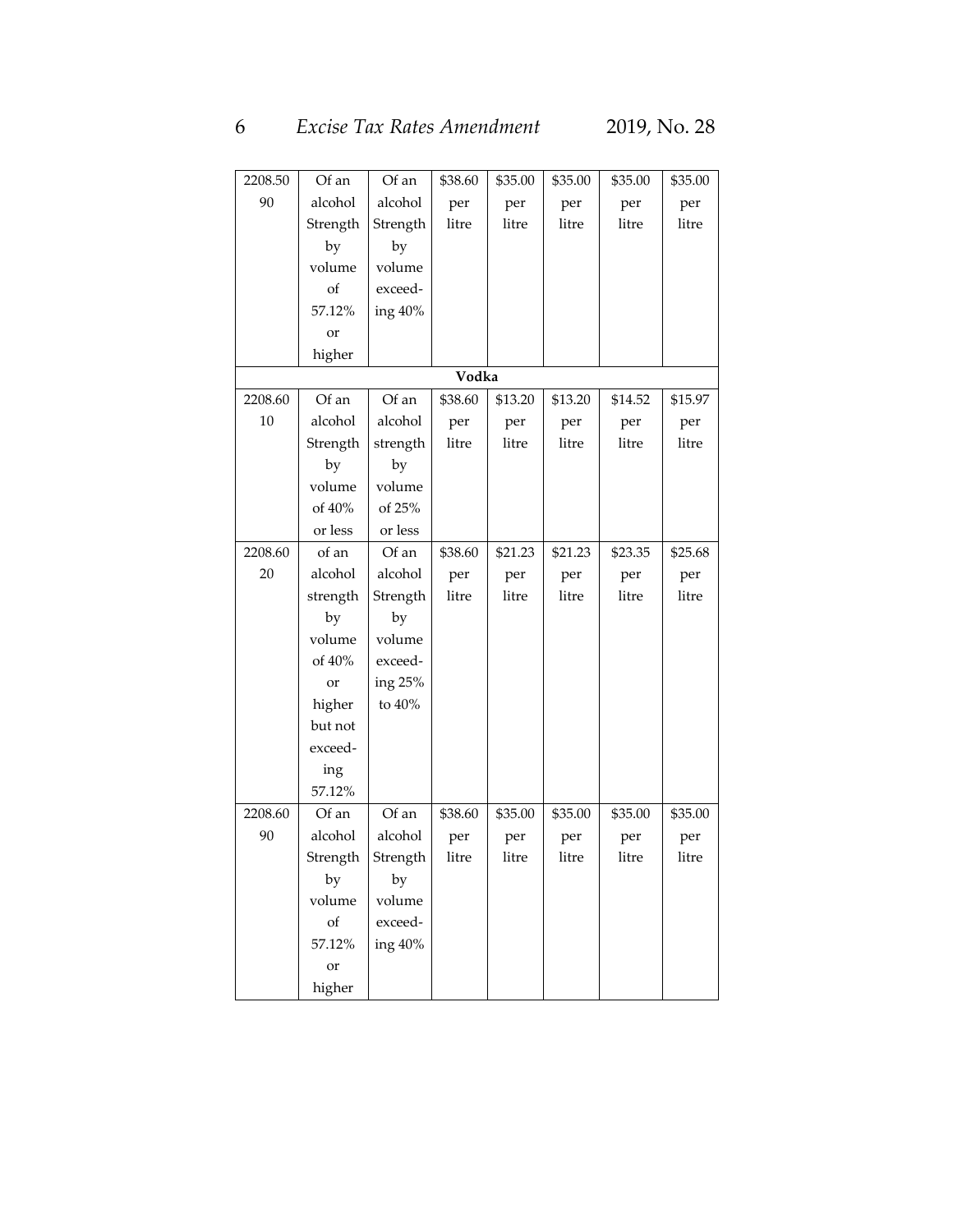| Liquers |               |          |         |         |         |         |         |  |  |
|---------|---------------|----------|---------|---------|---------|---------|---------|--|--|
| 2208.70 | Of an         | Of an    | \$38.60 | \$13.20 | \$13.20 | \$14.52 | \$15.97 |  |  |
| 10      | alcohol       | alcohol  | per     | per     | per     | per     | per     |  |  |
|         | Strength      | strength | litre   | litre   | litre   | litre   | litre   |  |  |
|         | by            | by       |         |         |         |         |         |  |  |
|         | volume        | volume   |         |         |         |         |         |  |  |
|         | of 40%        | of 25%   |         |         |         |         |         |  |  |
|         | or less       | or less  |         |         |         |         |         |  |  |
| 2208.70 | of an         | Of an    | \$38.60 | \$21.23 | \$21.23 | \$23.35 | \$25.68 |  |  |
| 12      | alcohol       | alcohol  | per     | per     | per     | per     | per     |  |  |
|         | strength      | Strength | litre   | litre   | litre   | litre   | litre   |  |  |
|         | by            | by       |         |         |         |         |         |  |  |
|         | volume        | volume   |         |         |         |         |         |  |  |
|         | of 40%        | exceed-  |         |         |         |         |         |  |  |
|         | <sub>or</sub> | ing 25%  |         |         |         |         |         |  |  |
|         | higher        | to 40%   |         |         |         |         |         |  |  |
|         | but not       |          |         |         |         |         |         |  |  |
|         | exceed-       |          |         |         |         |         |         |  |  |
|         | ing           |          |         |         |         |         |         |  |  |
|         | 57.12%        |          |         |         |         |         |         |  |  |
| 2208.70 | Of an         | Of an    | \$38.60 | \$35.00 | \$35.00 | \$35.00 | \$35.00 |  |  |
| 19      | alcohol       | alcohol  | per     | per     | per     | per     | per     |  |  |
|         | Strength      | Strength | litre   | litre   | litre   | litre   | litre   |  |  |
|         | by            | by       |         |         |         |         |         |  |  |
|         | volume        | volume   |         |         |         |         |         |  |  |
|         | of            | exceed-  |         |         |         |         |         |  |  |
|         | 57.12%        | ing 40%  |         |         |         |         |         |  |  |
|         | <sub>or</sub> |          |         |         |         |         |         |  |  |
|         | higher        |          |         |         |         |         |         |  |  |
|         |               |          | Beer    |         |         |         |         |  |  |
| 2203.00 | Of            | Of       | \$3.08  | \$3.40  | \$3.40  | \$3.50  | \$3.60  |  |  |
| 20      | alcohol       | alcohol  | per     | per     | per     | per     | per     |  |  |
|         | strength      | strength | litre   | litre   | litre   | litre   | litre   |  |  |
|         | by            | by       |         |         |         |         |         |  |  |
|         | volume        | volume   |         |         |         |         |         |  |  |
|         | exceed-       | of 3% to |         |         |         |         |         |  |  |
|         | ing 3%        | 7%       |         |         |         |         |         |  |  |